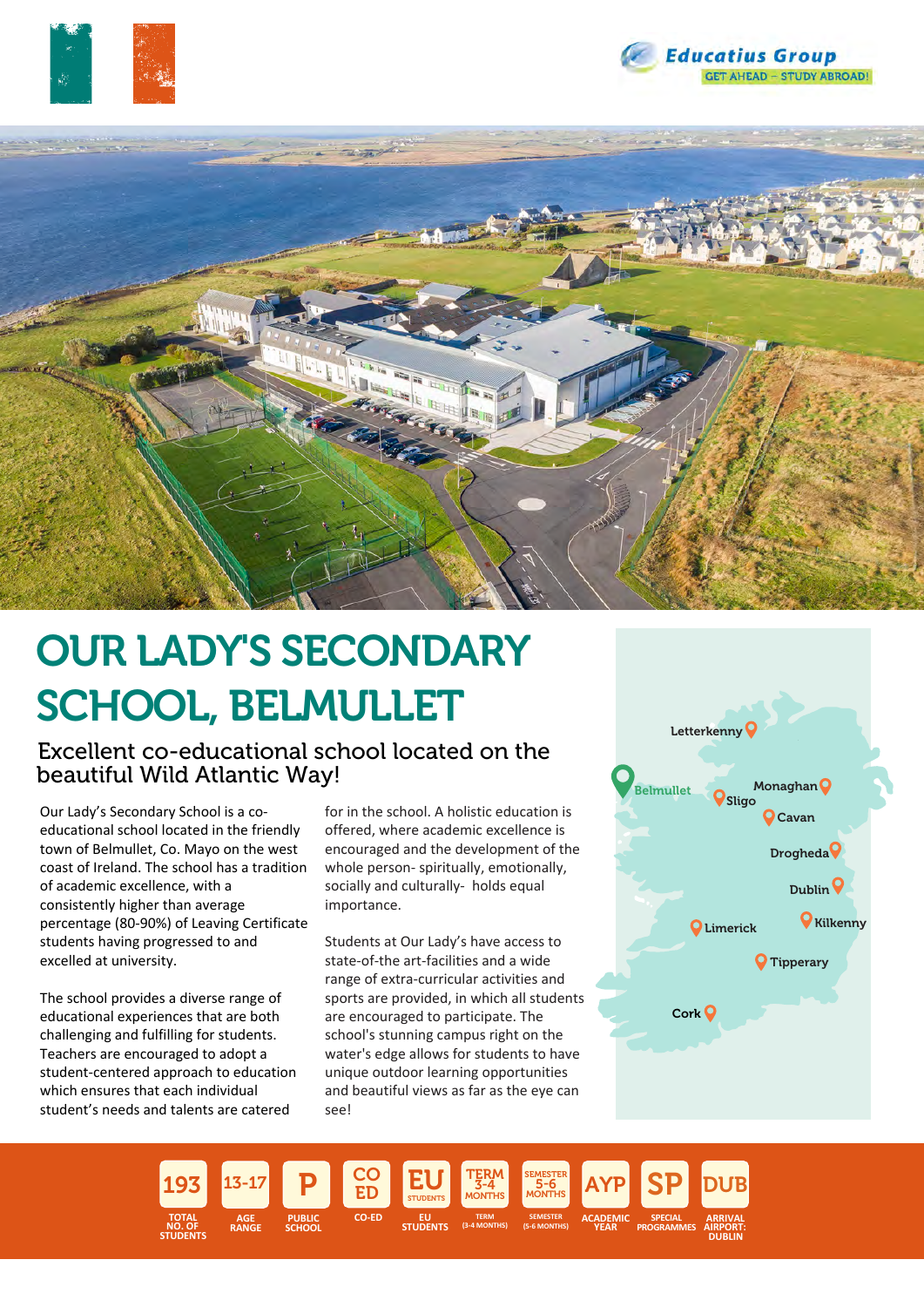

# OUR LADY'S SECONDARY SCHOOL, BELMULLET

### STUDY OPPORTUNITIES

Junior Cycle (Junior Certificate) Transition Year Senior Cycle (Leaving Certificate)





# SCHOOL SUBJECTS

# JUNIOR CYCLE SUBJECTS

#### **Core Subjects:**

English, Maths, History, Geography, French, Civic Social & Political Education, Religious Education, Physical Education, Social Personal & Health Education

## **Optional Subjects:**

Art, Engineering, Music, Business Studies, Science, Home Economics, Materials Technology (Wood), Graphics

# SENIOR CYCLE SUBJECTS

**Core Subjects:**

English, Maths, Physical Education, Religious Education, Careers Guidance, Personal Social & Health Education

#### **Optional Subjects:**

French, Biology, Chemistry, Physics, Engineering, Geography, Home Economics, Art, Business, Music, Construction Studies, History, Technology, Accounting, Design & Communication Graphics, Agricultural Science